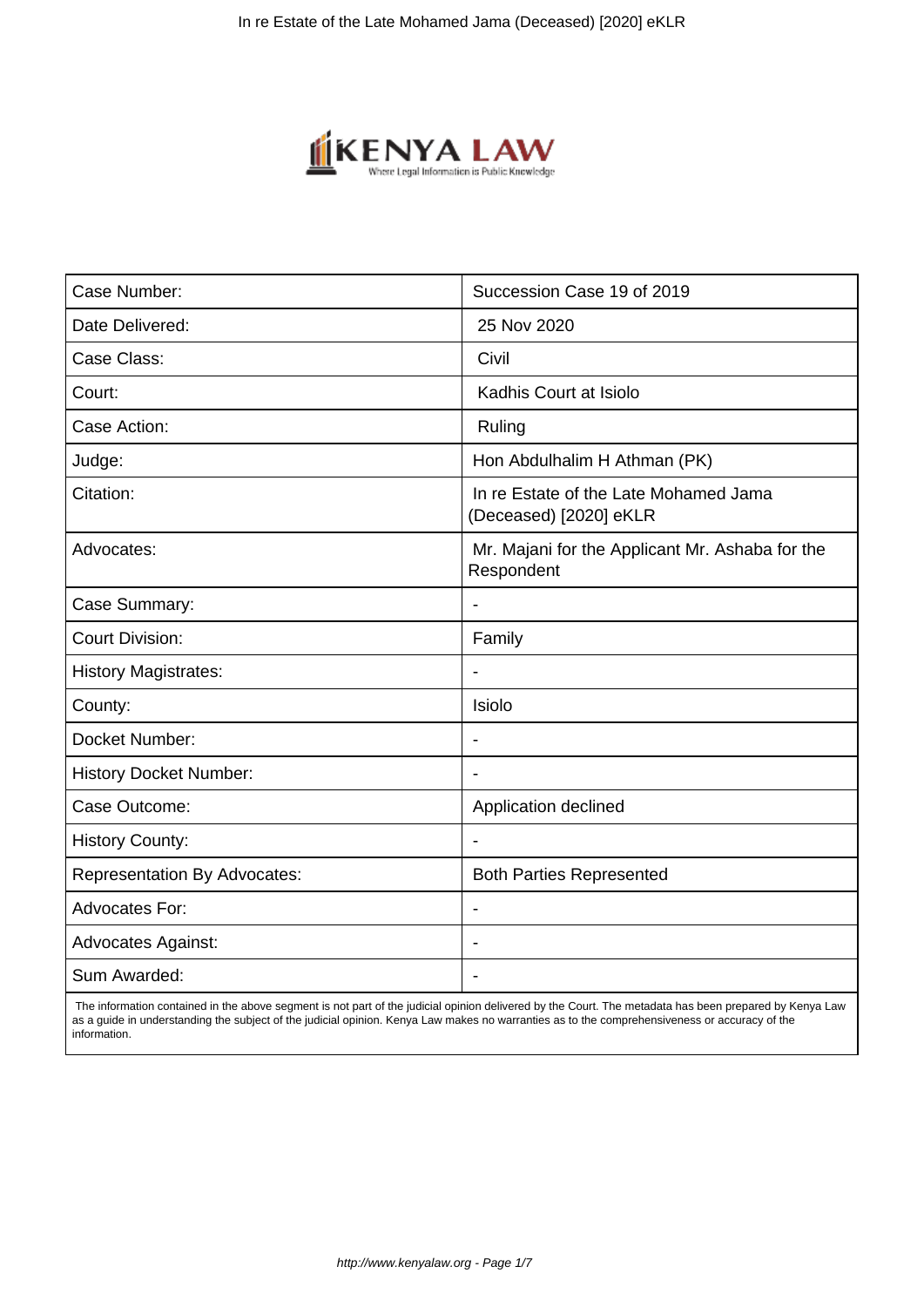# **REPUBIC OF KENYA**

# **IN THE KADHI'S COURT AT ISIOLO**

## **SUCCESSION CASE NO 19 OF 2019**

# **IN THE MATTER OF THE ESTATE OF THE LATE MOHAMED JAMA .......... DECEASED**

**OMAR MOHAMED JAMA ........................................................................ PETITIONER / RESPONDENT**

# **VERSUS**

**HUSSEIN MOHAMED .................................................................................... RESPONDENT / APPLICANT**

## **RULING**

1. This a ruling on the respondent's Notice of Motion dated on  $12<sup>th</sup>$  October, 2020 brought under Article 50(1), 25 (c) of the constitution of Kenya 2010, order 51 r 1 of the Civil Procedure Rules 2010, for orders:

1. THAT the application be certified urgent

2. That court be pleased to issue an order that the presiding Kadhi in this matter do recuse himself from the conduct of this matter.

3. The matter be transferred to another court of competent jurisdiction for hearing and final determination.

4. Costs

2. The applicant grounded his application on the claim that the Kadhi is not a neutral party in the matter, that he has a personal relationship with the petitioner / respondent being his personal friend and is therefore not impartial in the circumstances. The application is supported by supporting affidavit sworn by the applicant dated  $12<sup>th</sup>$  October, 2020.

3. The application was opposed by the petitioner through a replying affidavit dated  $3<sup>rd</sup>$  November, 2020.

## **Pleadings**

4. The applicant averred that the Kadhi and the respondent herein are close friend and engage at a personal level, that on  $7<sup>th</sup>$ March, 2020 the presiding Kadhi officiated a wedding involving the son of the respondent one Mr. Yasin Omar Mohamed Jama, who posted a video of the celebration on his facebook account; that he did this despite a matter pending before him between the parties filed on 24<sup>th</sup> February, 2020. He further averred that the Kadhi did not declare that he has a personal friendship with the petitioner. He contends that there is a conflict of interest that may jeopardise a fair hearing if the presiding Kadhi were to hear and determine the matter. He averred he has no confidence in the Kadhi and is apprehensive he will not handle the matter impartially. He further stated that under Islamic law, a marriage may be officiated by any Imam and the respondent could have chosen any other Imam in Isiolo to officiate the marriage, that the respondent choosing the presiding Kadhi to officiate his son's wedding shows a personal friendship exists.

5. On the other hand, the respondent averred that the application does not meet the threshold required of the grounds for recusal of a judicial officer. He averred further that the applicant failed to elucidate or impute the slightest bias that this court exhibited in how the matter has been handled thus far, that the court has been as judicious as it can be and as a result no appeal has been lodged against any of the ruling delivered thus far in relation to this matter. He contends the applicant is mischievous and desirous to forum shop and delay the finalisation of matter. He further deponed that a Kadhi has jurisdiction to officiate Muslim marriages.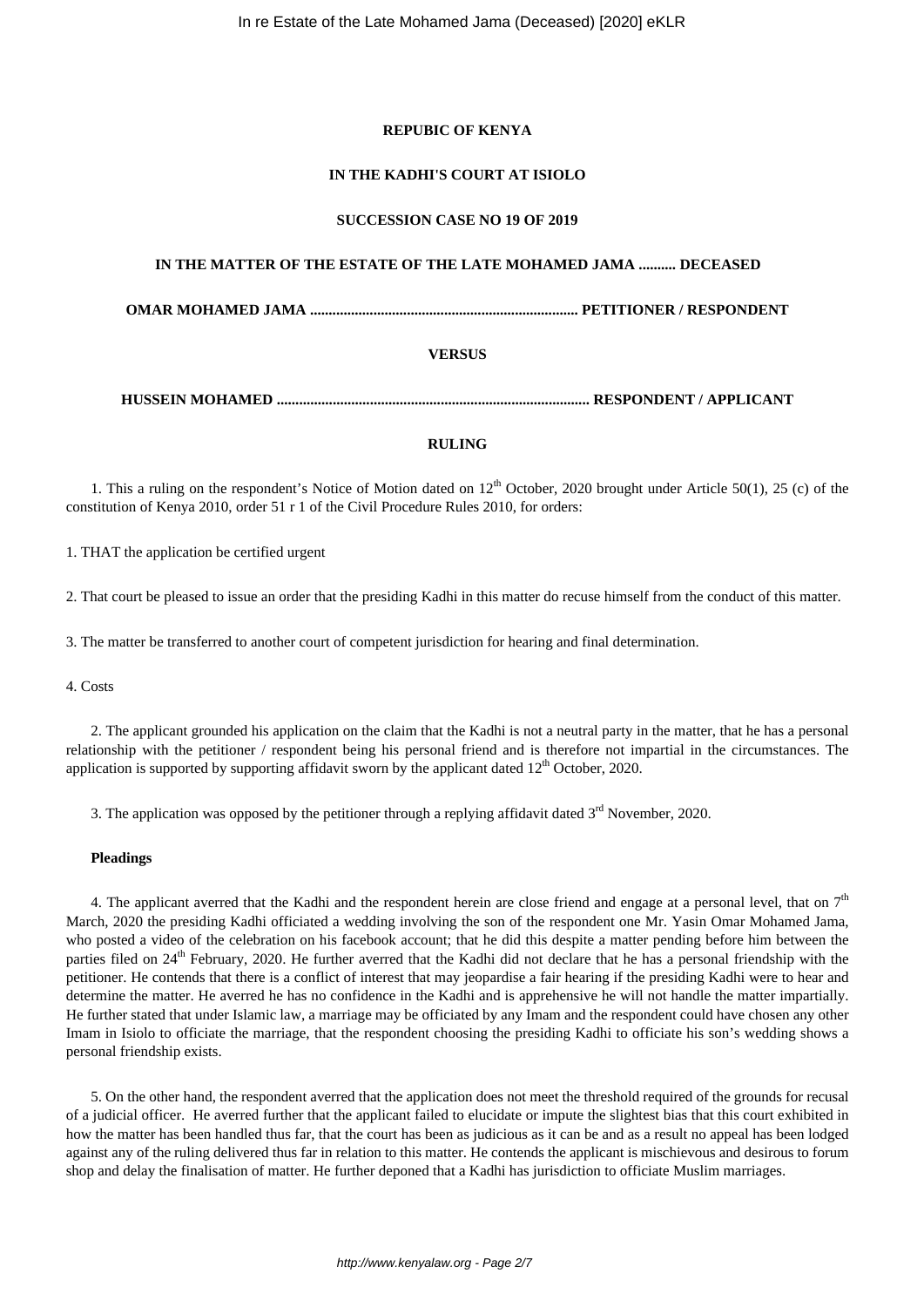## In re Estate of the Late Mohamed Jama (Deceased) [2020] eKLR

#### **Submissions**

6. Mr. Majani for the applicant submitted that the presiding Kadhi was invited to officiate and / or attend a wedding of the respondent's son on 7<sup>th</sup> March 2020, that a video of the ceremony was posted on Yasin Omar's facebook account, which video was submitted to court as evidence. In the video, the Kadhi is seen rejoicing, feasting and dining with the respondent's son. He further submitted that the Kadhi refused or failed to submit the fact of his relationship with the respondent to the applicant while his application was pending and the Kadhi gave him a hearing date for his preliminary objection which he dismissed. He argued the Kadhi cannot be a fair arbiter in the matter and that the applicant he and the applicant lack confidence in the presiding Kadhi.

7. Mr. Ashaba for the respondent submitted that the application has not met the threshold required for a judicial officer to recuse himself. He submitted that there is nothing that has been put to show bias of this court, that no instance was mentioned to show they were treated unfairly. It is his submission that the court was fair to the applicant. He contends the preliminary objection lacked merit and any court would have dismissed it. He further submitted that the video failed to play the video and the certificate was not made by an expert as required by law. He also stated the image of the picture is not clear.

8. He submitted that a Kadhi has jurisdiction to sit in and officiate a Muslim marriage under the law. He posited that if the application is allowed, it will open a pandora's box for Kadhis not to officiate marriages the country. They appropriate way to do that was by way of legal review. He argued the Kadhi was not at the wedding as a relative but vide rules of Muslim marriage.

### **Background**

9. A simple background is necessary for purpose of perspective to the issue in this application. The petitioner filed this succession matter as uncontested for determination of heirs and their respective shares under Islamic law and vesting of estate on 12<sup>th</sup> March 2019. Judgment was entered on 21<sup>st</sup> January 2020. On 24<sup>th</sup> February, 2020 the petitioner filed an application against the respondent for orders for him to give vacant possession of the estate property. On 3rd March 2020, the court, *suo moto*, enjoined the applicant in the matter as an interested party as the orders sought would adversely affect him. They had not filed a reply by the hearing date on  $11<sup>th</sup>$  March 2020. The court encouraged parties to talk towards settlement and gave applicant more time to file reply, if settlement was not reached.

10. The country was directly affected by the Covid-19 pandemic and court operations were scaled down. Operations were scaled up in June 2020. The petitioner through his advocate set his application down for hearing.

11. The court proceeded ex-parte on  $18<sup>th</sup>$  August, 2020 after failure of applicant's advocate to appear of file reply. A ruling date of  $25<sup>th</sup>$  August 2020 was given for the application dated  $24<sup>th</sup>$  February, 2020. The applicant (respondent in that application) applied for and was granted by consent, setting aside the delivery of the ruling and parties agreed to dispose the application by way of written submission. This was just one day before the dated for delivery of the ruling. The applicant filed two other applications consecutively. A Preliminary objection dated 25<sup>th</sup> August 2020 and another application, summons for revocation of letters of administration dated  $27<sup>th</sup>$  August, 2020. The preliminary objection was given precedence, argued and ruling delivered on  $30<sup>th</sup>$ September, 2020. Immediately after completion of delivery of the ruling in open court, Mr. Majani counsel for the applicant addressed court and stated they will be appealing against the ruling and will be applying for the court to recuse itself because he was informed that 'your relationship with Omar is too close'.

#### **Analysis and Determination**

12. Judicial officer's impartiality is one of the cornerstones of fair trial, which is a constitutional right. Where a judicial officer has a pecuniary interest in the outcome of the case or there is possibility of bias, a judicial officer should not hesitate to recuse himself from hearing the case. One cannot be a judge in his or her own case. In **Locabail (U.K.) Ltd. Vs. Bayfield Properties Ltd. and Another** *[2000] Q.B. 451.* The court observed:

*'The basic rule is not in doubt. Nor is the rationale of the rule: that if a judge has a personal interest in the outcome of an issue which he is to resolve, he is improperly acting as a judge in his own cause; and that such a proceeding would, without more, undermine public confidence in the integrity of the administration of justice."*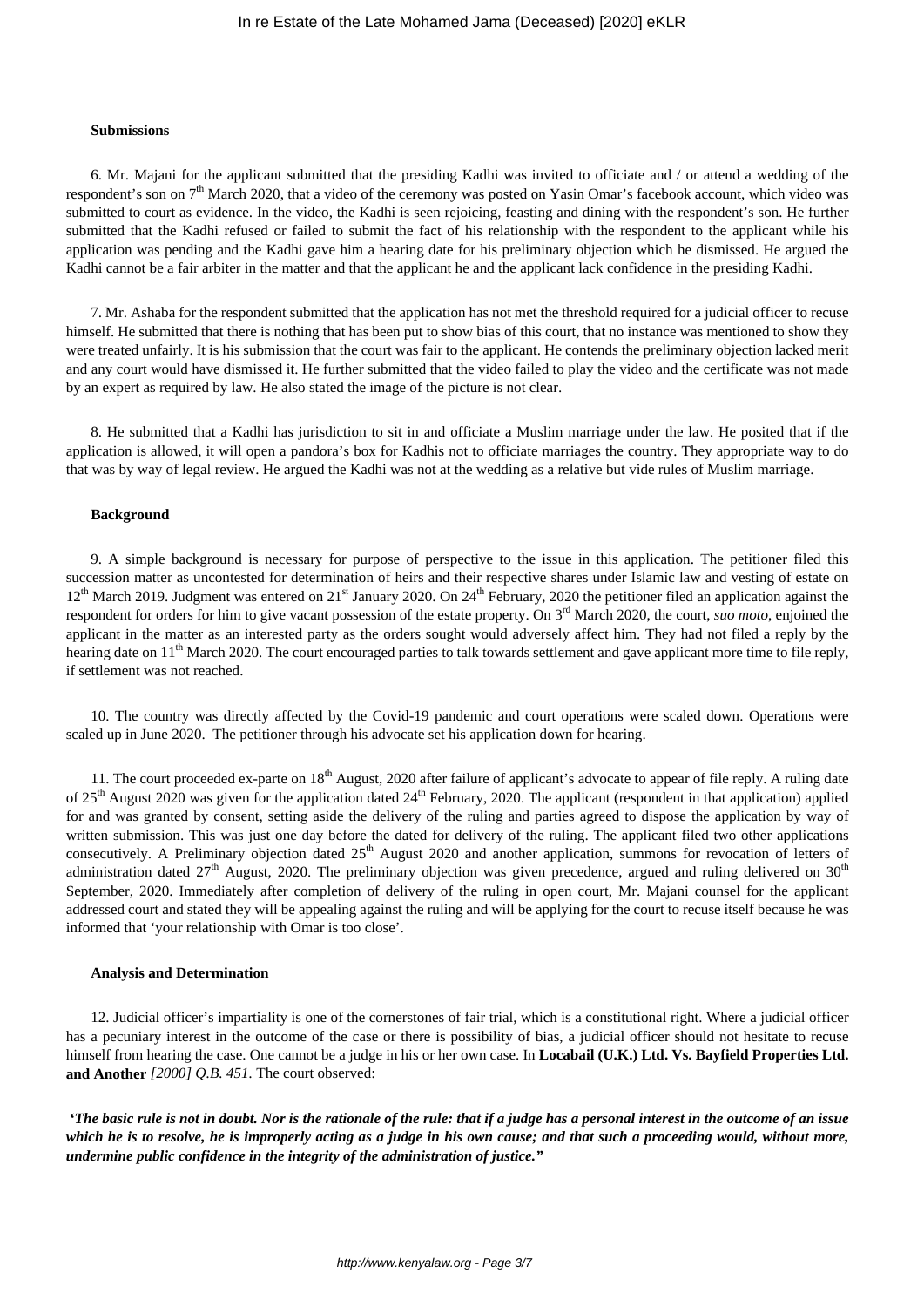13. Judicial officers are presumed impartial due to the oath of office they have taken and training they have undergone. In the **President of the Republic of South Africa vs. The South African Rugby Football Union & Others Case CCT 16/98**, the court stated:

**''…In applying the test for recusal, courts have recognised a presumption that judicial officers are impartial in adjudicating disputes. This is based on the recognition that legal training and experience prepare judges for the often difficult task of fairly determining where the truth may lie in a welter of contradictory evidence…...This consideration was put as follows by Cory J in R. v. S. (R.D.):37**

14. In their separate concurrence**, L'Heureux-Dube and McLachlin JJ say:38**

**'The presumption of impartiality carries considerable weight, for as Blackstone opined at p. 361 in Commentaries on the Laws of England III . . .[t]he law will not suppose possibility of bias in a judge, who is already sworn to administer impartial justice, and whose authority greatly depends upon that presumption and idea. Thus, reviewing courts have been hesitant to make a finding of bias or to perceive a reasonable apprehension of bias on the part of a judge, in the absence of convincing evidence to that effect:** *R. v. Smith & Whiteway Fisheries Ltd. (1994), 133 N.S.R. (2d) 50 (C.A). at pp. 60-61***.'**

15. Due to the nature and sensitivity of the application for recusal of a judicial officer, the established procedure is for the party contemplating applying for recusal to first seek to have the issues raised in chambers, if dissatisfied it may proceed in open court. This is because it touches on the integrity of a judicial officer and the court. **In the Judicial Review case No.124 of 2014,** the Judge setting out the procedure for an application for recusal in paragraph 38.

*"The procedure in application for recusal is now well settled. The usual procedures in application for recusal is that the Counsel for the applicant seeks a meeting in Chambers with the Judge or Judges in the presence of her or his opponent. The grounds for recusal are put to the Judge who is given an opportunity, if sought, to respond to them. In the event of recusal being refused by the Judge, the applicant would, if so advised move the application in open Court".*

16. The threshold of evidence required to prove bias is high specifically beacuse it touches on judicial integrity. An application for recusal on ground of bias and impartiality must be subjected to a rigorous test. The burden of proof rests on the applicant to prove real danger than probability of bias. In the case of **Committee for Justice and Liberty et al vs. National Energy Board** the Court stipulated the threshold required to a finding of bias.

**'Regardless of the precise words used to describe the test, the object of the different formulations is to emphasize that the threshold for a finding of real or perceived bias is high. It is a finding that must be carefully considered since it calls into question an element of judicial integrity.'**

17. The court further stated:

**"…the apprehension of bias must be a reasonable one, held by reasonable and right-minded persons, applying themselves to the question and obtaining thereon the required information. … [The] test is what would an informed person, viewing the matter realistically and practically - and having thought the matter through – conclude.**

**"An unfounded or unreasonable apprehension concerning a judicial officer is not a justifiable basis for such an application. The apprehension of the reasonable person must be assessed in the light of the true facts as they emerge at the hearing of the application.**

18. In conclusion the court held:

**"It follows from the foregoing that the correct approach to this application for the recusal of members of this Court is objective and the onus of establishing it rests upon the applicant. The question is whether a reasonable, objective and informed person would on the correct facts reasonably apprehend that the judge has not or will not bring an impartial mind to bear on the adjudication of the case, that is a mind open to persuasion by the evidence and the submissions of counsel. The**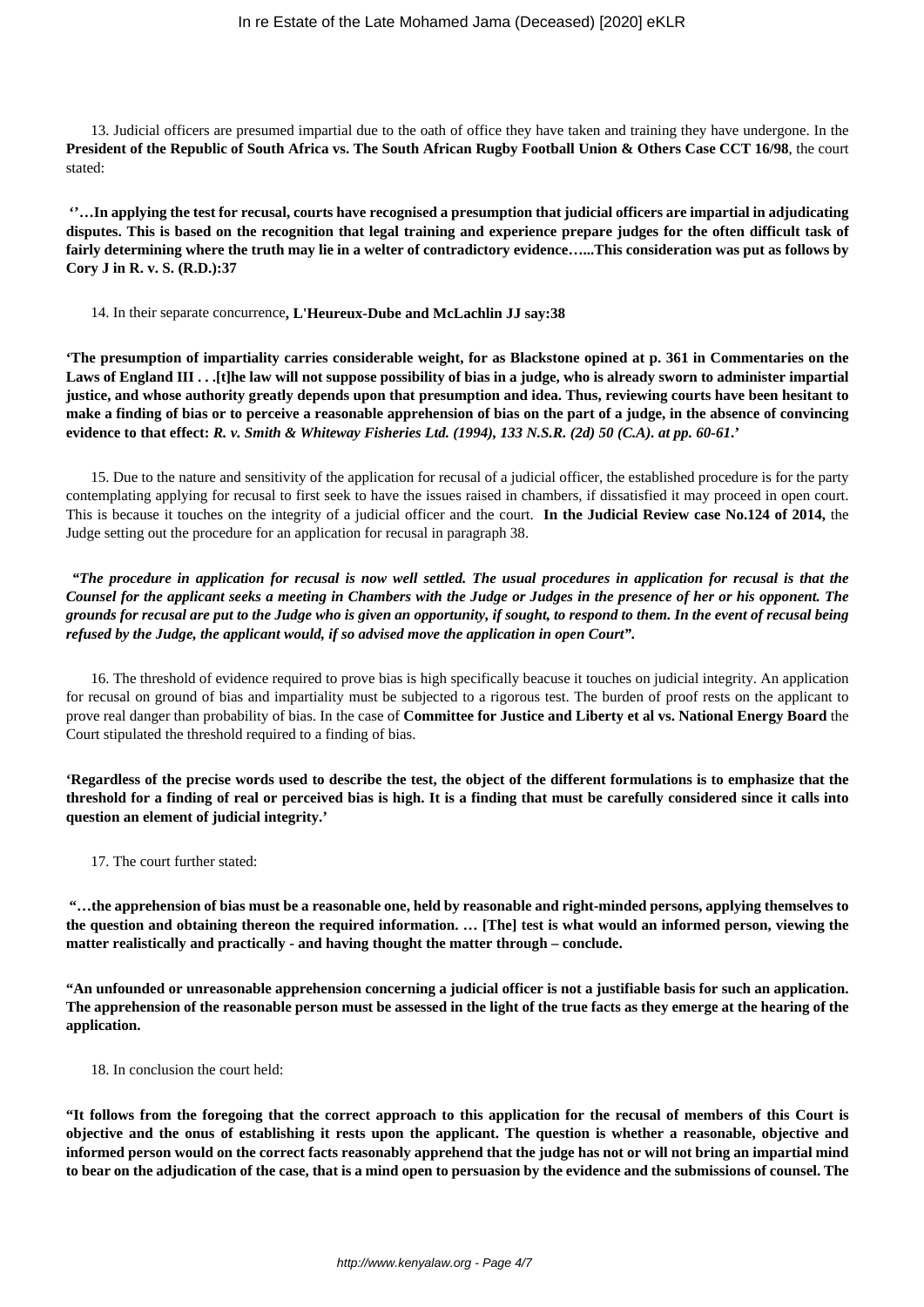**reasonableness of the apprehension must be assessed in the light of the oath of office taken by the judges to administer justice without fear or favour; and their ability to carry out that oath by reason of their training and experience. It must be assumed that they can disabuse their minds of any irrelevant personal beliefs or predispositions. They must take into account the fact that they have a duty to sit in any case in which they are not obliged to recuse themselves.**

19. The first test in an application for recusal on ground of bias is the establishment of real danger, the possibility rather than probability of bias. The Court of Appeal in the case of **Uhuru Highway Development Ltd. vs. Central Bank Of Kenya & 2 Others Civil Appeal No. 36 of 1996** held:

*"Except where a person acting in a judicial capacity had a pecuniary interest in the outcome of the proceedings, when the Court would assume bias and automatically disqualify him from adjudication, the test applied in all cases of apparent bias was whether having regard to the relevant circumstances, there was a real danger of bias on the relevant member of the tribunal in question, in the sense that he might unfairly regard or unfairly regarded with favour or disfavor the case of a party to issue under consideration by him: the real test is in terms of real danger rather than real likelihood to ensure that the Court is thinking in terms of possibility rather than probability of bias....* 

20. To sustain an application for recusal on ground of bias, the person apprehending bias must be a thoughtful and wellinformed independent person who is aware of the law and all the facts and circumstances pertaining to the issue. The Supreme court In **Jashir Singh Rai & 3 others v Talchan Singh Rai & 4 others (2013)eKLR,** cited with approval the case of **Pewy v Schwarzenegger 67,F 3D 1052(9<sup>TH</sup> circ February 2012)** where the court described the qualities required of the person apprehending bias. It stated thus:

**'the test for establishing judge's impartiality is the perception of bias of a reasonable person, this being a well-informed thoughtful observer who understands all the facts and has examined the record and the law and thus unsubstantiated suspicion of personal bias or prejudice will not suffice.'** 

21. The second test in an application for recusal of a judicial officer on ground of bias, is the double reasonableness test. Both the person and the apprehension of bias must be reasonable in the circumstances of the particular case. In **South African commercial catering & allied workers union & another v Irvin & Johnson Limited sea Food Division Fish processing case CT 2 of 2000,** the Court applied a double requirement of reasonableness test to the issue of bias in a recusal application. The court stated thus:

# **'The court in** *sarfu* **alluded to the apparently double requirement of reasonableness that the application of the test imports. Not only must the person apprehending bias be a reasonable person, but the apprehension itself must in the circumstances be reasonable.'**

22. In the instant application, the applicant has apprehended bias on my presence in a wedding of the respondent's son. He concluded the respondent must have invited me to officiate the wedding and therefore was my close friend. My views on the circumstances of my presence in the wedding were not sought. As judicial officers, we only express ourselves through our rulings and judgments. I am constrained to briefly explain the circumstances.

23. My ancestral home is in Malindi, in Kilifi County. My first time to set foot in Isiolo was in September 2016 when I was posted to this station. As a Kadhi, my friends are those are I interact with in line of duties, mainly Sheikhs, Imams and some clan elders, the court stakeholders. Most Imams officiate marriages under my supervision and authority. I often give sermons and lead prayers in some mosques. Most marriages are officiated by the Imams, sometimes when requested, I also officiate some. Under the Marriage Act and Muslim marriage rules, a Kadhi is conferred with jurisdiction to officiate marriages for Muslims. The Imam of Masjid Nur, Bula Pesa – Isiolo (carwash), Sheikh Ahmad Daud invited me to attend a wedding near his Masjid that I help to lead prayers Fridays. I agreed. This is the Imam of the nearest Masjid to the respondent's home. I attended the wedding. He officiated it. I made the marriage sermon. I realized it was the respondent's son wedding only when I had reached at the house. If I had left, the people would have been offended. I give sermon in their mosque most Fridays and accepting invitation is an obligation and a duty under Islamic law, more so to a religious leader and scholar.

24. This information could have been easily established if it had been sought by the applicant, or minor enquiries made especially among people who had attended the wedding, the Imam of Masjid Nur, Bula Pesa – Isiolo or any Imam, Sheikh or elder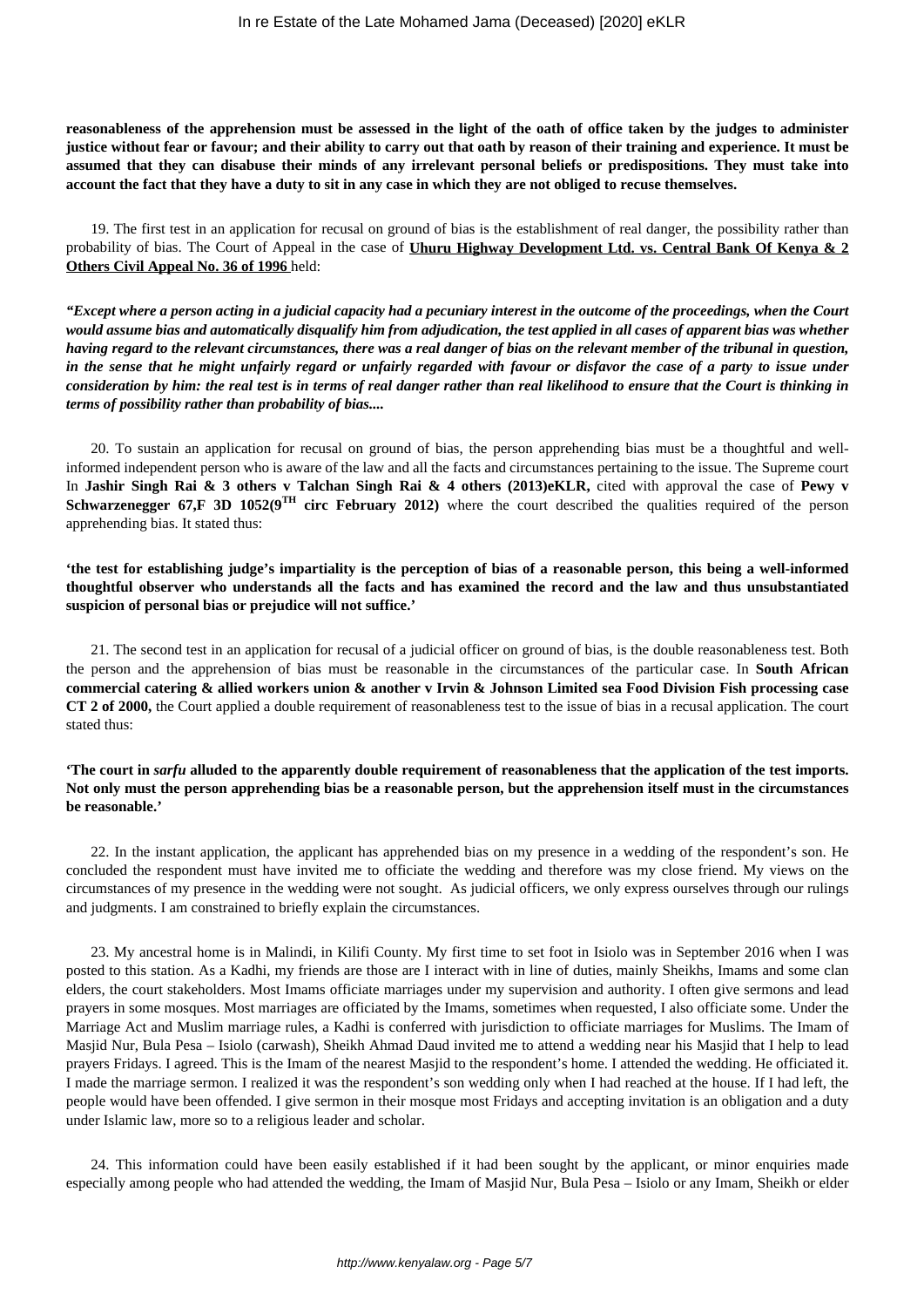in Isiolo. Kadhis, under section 49 and 57 of the Marriage Act No. 14 of 2014 and section 4 of the Muslim marriage rules (Legal Notice No. 288 of 1<sup>st</sup> December, 2017) have jurisdiction to officiate and register Muslim marriages. Indeed, pre and post-Independence Islamic tradition in Kenya leaves no doubt on Kadhis' role in officiating Muslim marriages. I have and normally do officiate some marriages and register all marriages done in Isiolo Town. Even where a Kadhi officiates a marriage, he does it as an officer of the court vested with powers to so do. It cannot be construed as a friend of any of the parties to the marriage.

25. Neither the respondent nor his son invited me to officiate or attend his son's wedding. It is not true that I officiated the wedding. The wedding was actually officiated by the Imam of the closest Masjid to the respondent. It is not true the respondent is my friend, let alone a close friend. A close friend, to paraphrase **Thesaurus**, can be understood as *'somebody who you can talk to about everything, who makes you feel comfortable without fear of judgment. A close friend can also be someone who is always there for you, who cares about your wellbeing.'* **Tercmoord.eu** describes a close friend as '*somebody you can be open with and relate to on personal issues, someone you don't need to invite home because he or she at any time is allowed into your house.'* It is not true I engage with the him on a personal level. Nothing in the affidavit in support of the application or submissions by the applicant through his advocate cite any other instance, where he or anybody saw me with the respondent anywhere alone or with others. This is simply because it never happened.

26. Would any reasonable person, especially a Muslim from Isiolo, seeing a Kadhi in a wedding, invited by his fellow sheikh, apprehend bias" Does appearance in a wedding in Isiolo establish close relationship or a communal duty" How would the people of Isiolo have felt had the Kadhi left the ceremony after all were converged for a wedding ceremony" Wouldn't it have been problematic on the integrity of the court, if the Kadhi had abruptly left in the middle of a wedding ceremony" Probability of bias would remotely be possible if the Kadhi had officiated a marriage and the issue in dispute between the parties was directly related to the marriage. This is not the case in this instance. No reasonable person having regard to all these facts and in such circumstances, would comprehend even the probability of bias.

27. The timing of the application does not assist the applicant. The marriage took place in March 2020. The court resumed operations in June 2020. In August 2020 the applicant filed two other applications. One, a Preliminary objection was given priority. The applicant apparently must have had this knowledge that I attended the wedding. All this time, since March 2020, he elected not to disclose that knowledge or apply for my recusal. It was conveniently made in September and strategically immediately after delivery of the ruling on his preliminary objection after realizing his application had not succeeded. An application for recusal on ground of bias must be raised at the earliest opportunity. It cannot be raised merely as a result of failure to win an application or case. A judicial officer applying the law to the facts, unless the law clearly requires a different course, does not qualify as evidence of partiality or bias. In **Judicial review No 124 of 2014, petition No 172 of 2014,** Odunga J, stated thus:

**'A litigant seeking disqualification of a judge from sitting on the ground of appearance of bias, must raise the objection at the earliest opportunity.... a litigant who has knowledge of the facts that gave rise to apprehension of possibility of bias of bias ought not be permitted to keep his objection up his sleeve until he finds that he has not succeeded. The court must guard against litigants who all too often blame their losses in court cases to biases on the part of the judge. Success of failure of the government or any other litigant is neither ground for praise nor for condemnation of a court. What is important is whether the decisions are good in law, and whether they are justifiable in relation to the reasons given for them… a litigant ought not be permitted the liberty of participating in legal proceedings on condition that the court makes orders in its favour.'** 

28. Even if there had been a perception of bias (which there was none), the applicant waived his right to apply for recusal when he failed to raise it at the earliest opportunity.

29. The application fails the double reasonableness requirement test. It failed to demonstrate probability let alone possibility of bias. It failed to establish the Kadhi had any interest in the matter, pecuniary or otherwise. The alleged facts are not entirely true and put out of context. It is a clear abuse of the court process and lacks merit. It is hereby dismissed.

# **Dated, signed and delivered at ISIOLO on the 25th November, 2020.**

This ruling is delivered through e-mail to parties' advocates to mitigate effects of covid-19 pandemic. Both counsels had consented to same.